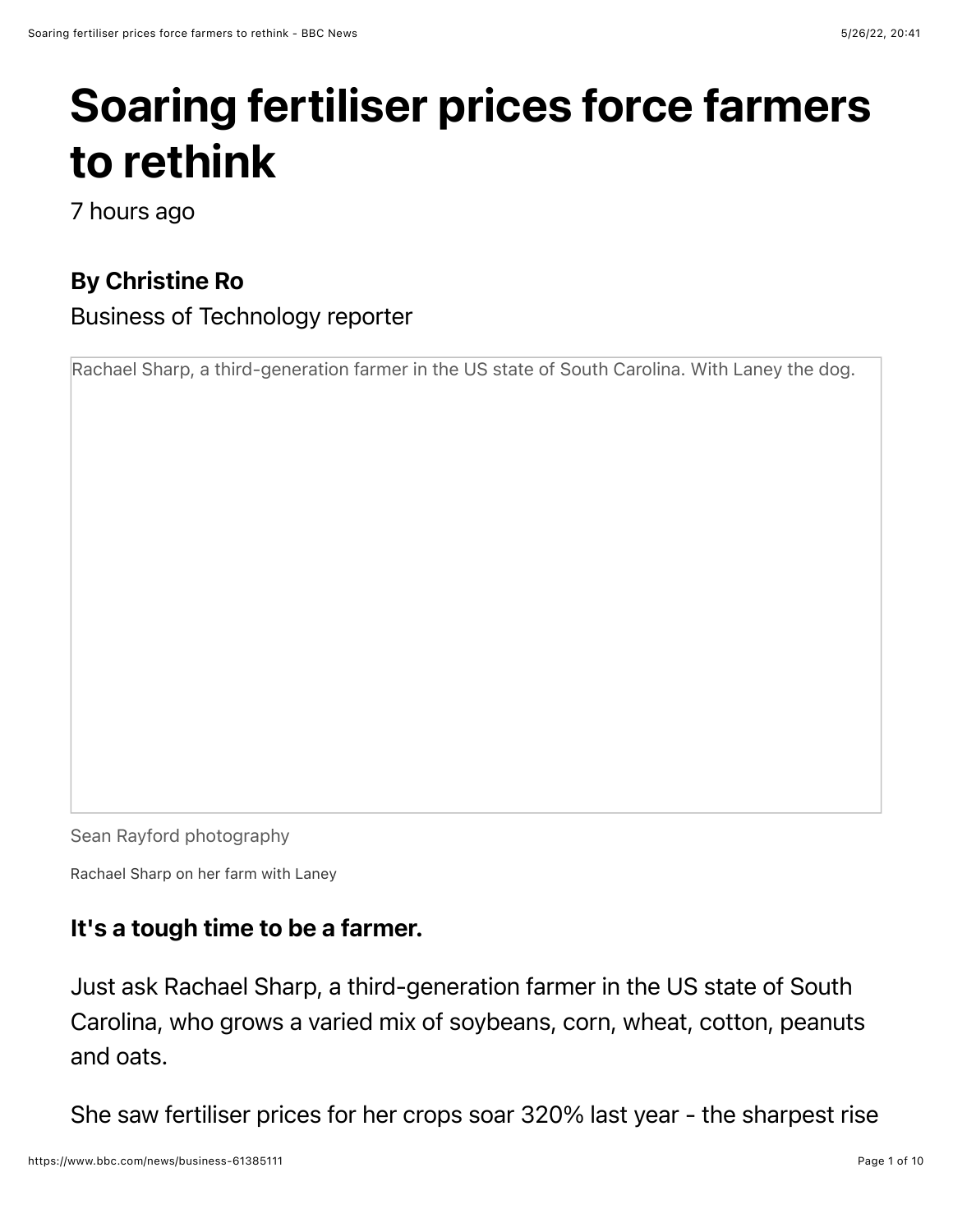that she, or her father, can remember.

Ms Sharp says some of her fellow farmers aren't planting anything due to the excessive costs.

Around the world, prices of fertilisers [have been breaking records](https://www.reuters.com/business/sanctions-bite-russia-fertilizer-shortage-imperils-world-food-supply-2022-03-23/) over the past year, amidst extreme weather, transport disruptions, and now the Russian invasion of Ukraine.

[Russia, which is contending with Western sanctions, produces large](https://www.bbc.co.uk/news/business-60623941) quantities of key chemicals used in the production of fertilisers. It also supplies much of the natural gas used to produce ammonia - a major component of nitrogen fertilisers.

The conflict is making other countries aware of their dependency on Russia for fertiliser. [The US government has responded](https://www.morningagclips.com/usda-announces-plans-to-support-innovative-american-made-fertilizer/) by investing in innovative, domestically made fertilisers, but it will take time for those investments to pay off.

Soaring prices are causing farmers to adjust their planting strategies. They're also driving interest in alternatives to conventional fertilisers.

Environmentalists have long-called for such a move. Producing traditional [fertilisers is energy intensive,](https://climate.mit.edu/explainers/fertilizer-and-climate-change) resulting in significant carbon dioxide (CO2) emissions.

But nitrogen fertilisers have a second sting. When they get into the environment [they spur the production of nitrous oxide,](https://www.anthropocenemagazine.org/2020/10/the-fertilizer-solution-has-become-a-major-climate-problem/) a potent greenhouse gas.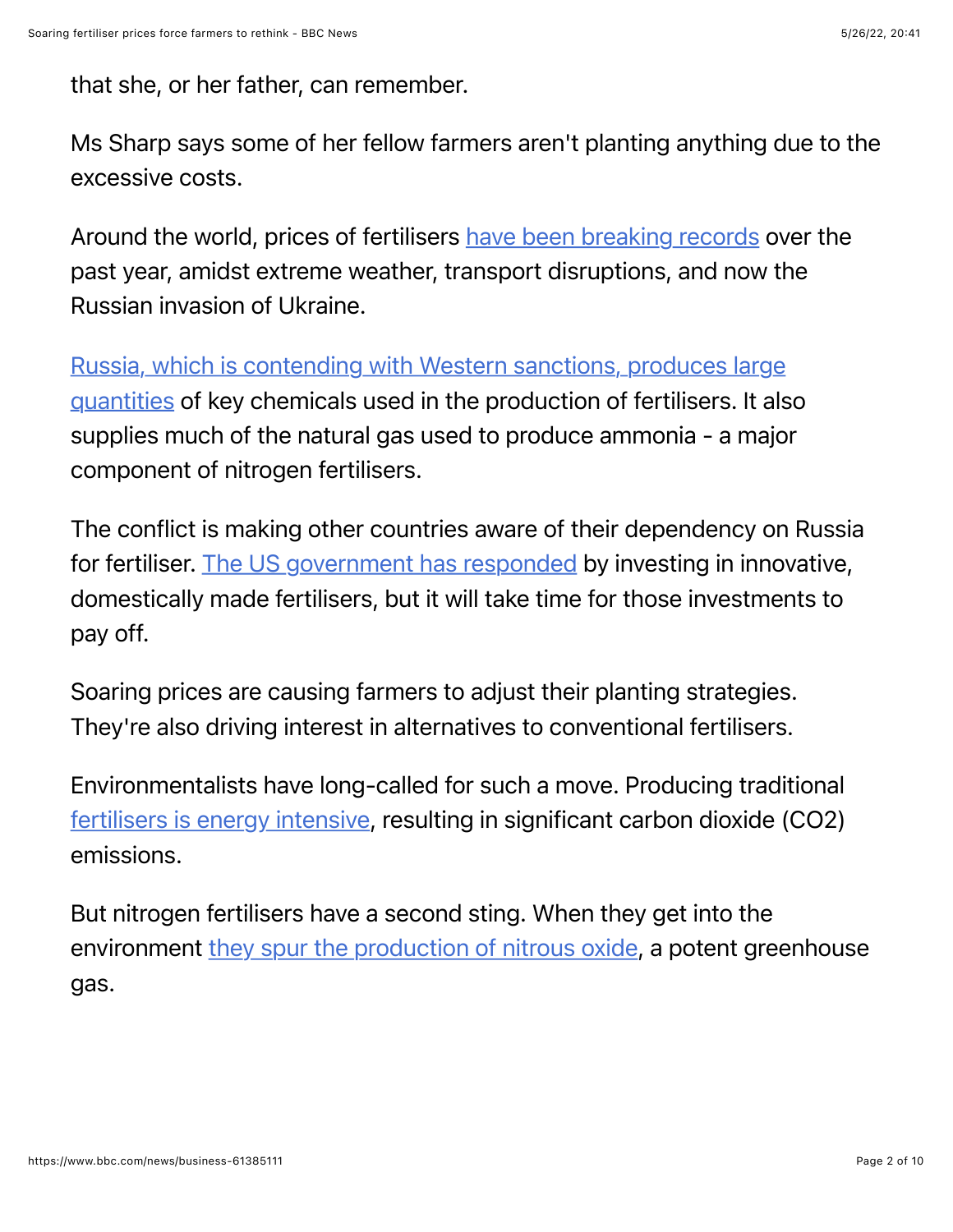Getty Images

The overuse of fertiliser creates environmental problems

One relatively straightforward measure would be cutting down on the amount of synthetic fertilisers used.

Fertiliser overuse is an enormous problem. [It's been estimated](https://ourworldindata.org/excess-fertilizer) that globally, crops use only 35% of the nitrogen and 56% of the phosphorus applied to them; the remainder settles in the environment.

This varies widely, of course. Low-income farmers may be grappling with too little fertiliser, not too much.

But overall, substantially more fertiliser is being added to fields than is needed - increasing costs and environmental damage.

Overuse "is a huge challenge in our field," says Bhupinder Farmaha, a nutrient management specialist at Clemson University in the US, as well as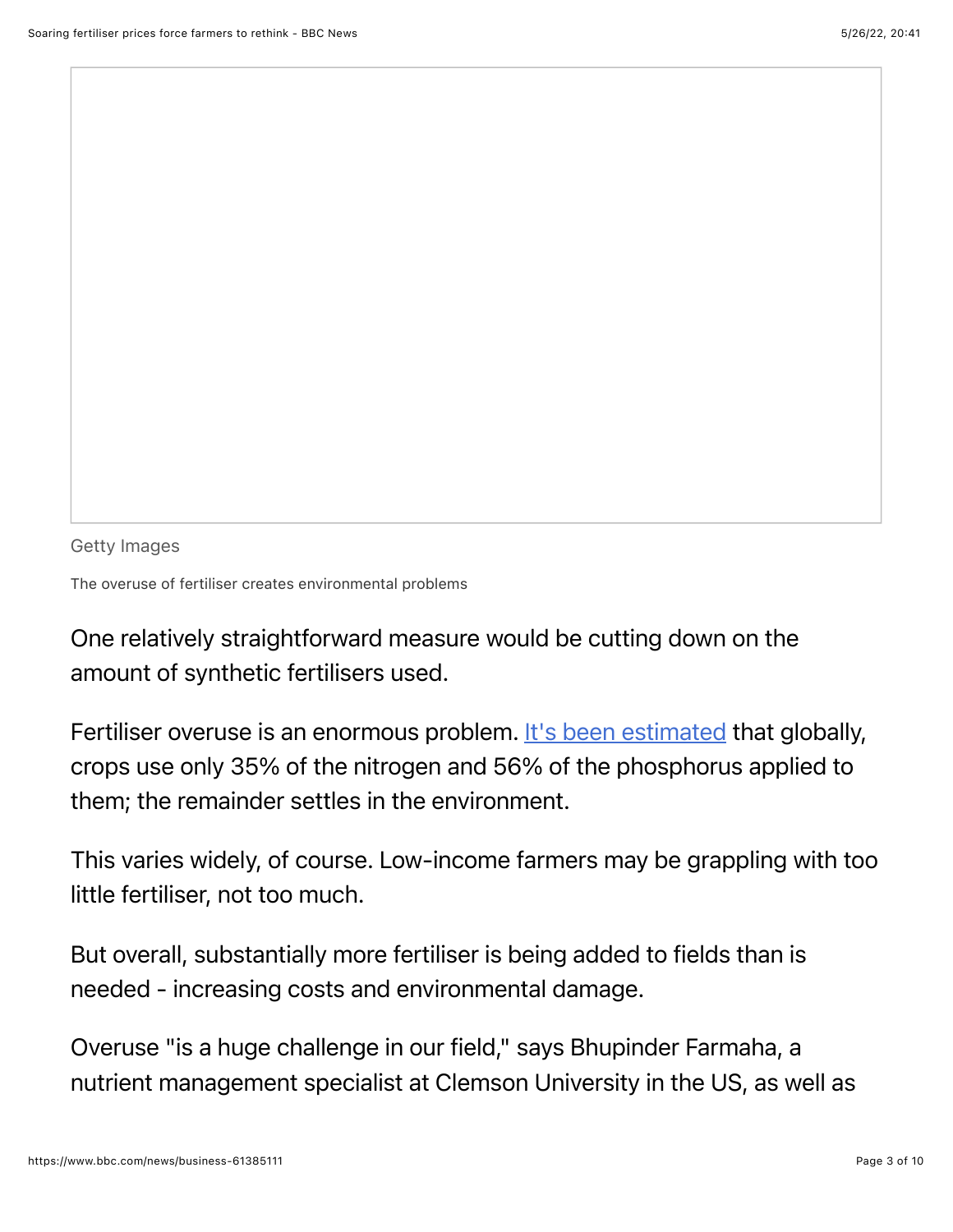an agricultural extension agent who works with farmers like Ms Sharp.

Overuse is due in part to tradition, and in part to outdated recommendations for fertiliser application that does not take account of specific environmental conditions.

Getty Images

Sri Lanka banned chemical fertilisers in April 2021

Sri Lanka came up with a radical solution to the problem: the government abruptly banned chemical fertilisers in April 2021.

Subsidies of chemical fertilisers had increased yields but also led to [dependence and inefficient application](https://scholar.google.com/citations?view_op=view_citation&hl=en&user=nyBXQVAAAAAJ&sortby=pubdate&citation_for_view=nyBXQVAAAAAJ:mvPsJ3kp5DgC).

[The effects of the ban were catastrophic](https://www.reuters.com/markets/commodities/fertiliser-ban-decimates-sri-lankan-crops-government-popularity-ebbs-2022-03-03/). Farmers who had depended on chemical fertilisers were suddenly scrambling for organic alternatives, with little time to prepare.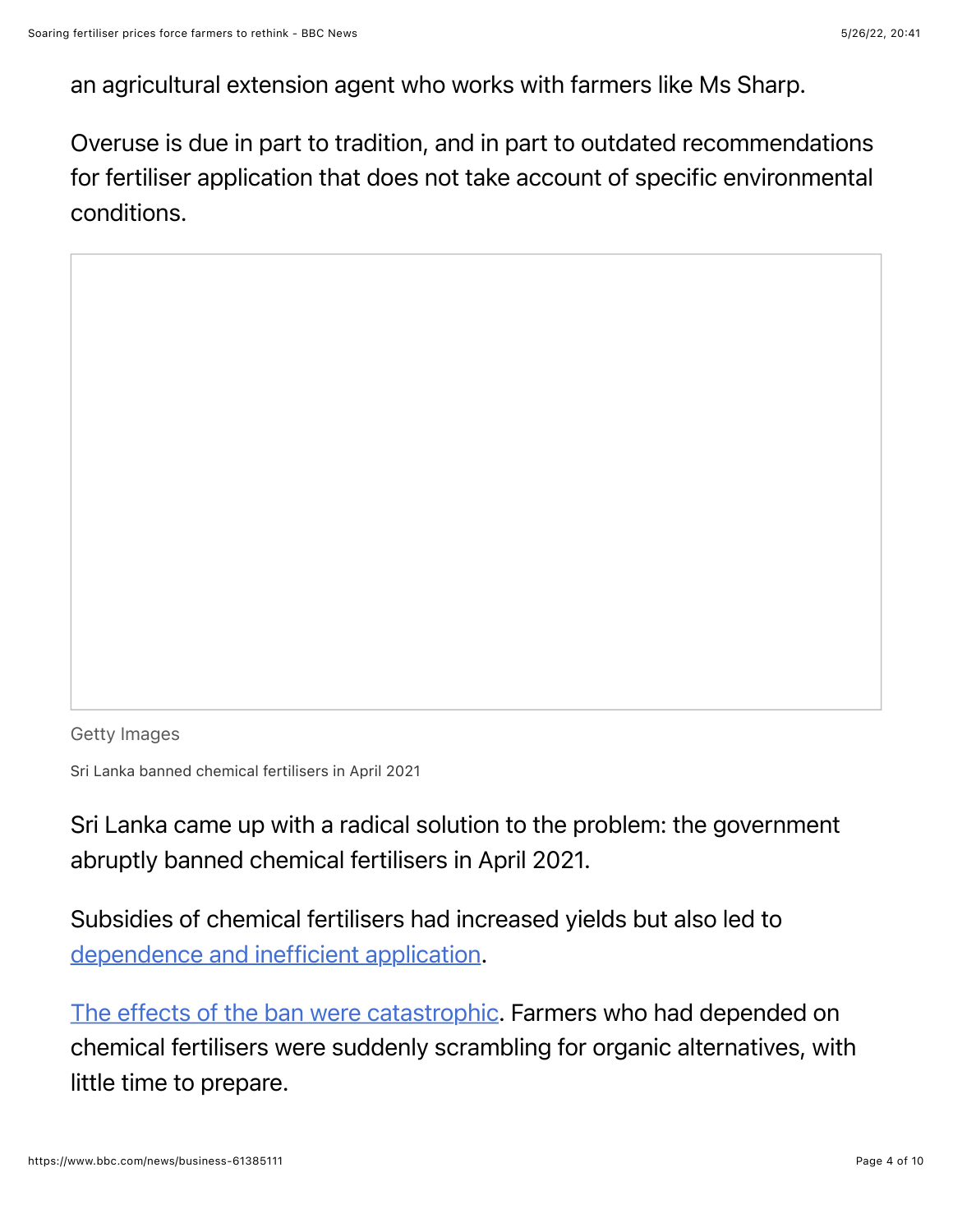Very few Sri Lankan farmers were accustomed to organic fertilisers, which in any case were in short supply.

While the ban was eased in November 2021, Sri Lankan agriculture and the economy are still feeling the shocks.

[More technology of business:](https://bbc.in/2EWgS6u)

- [Can contact lenses be the ultimate computer screen](https://www.bbc.co.uk/news/business-61318460)??
- [Will swappable electric car batteries catch on](https://www.bbc.co.uk/news/business-61310513)?
- [Why the volatile price of aluminium matters](https://www.bbc.co.uk/news/business-61346885)
- [Why India's poorest kids are falling further behind](https://www.bbc.co.uk/news/business-61174482)
- [Why bicycle making is switching back to Europe](https://www.bbc.co.uk/news/business-61082317)

Saman Dharmakeerthi, who heads the Department of Soil Science at Sri Lanka's University of Peradeniya, believes that "the take-home message is that if you want to do something, do it with statistics and research evidence".

A more measured approach is to use technology that can cut back on fertiliser use.

[Soil spectroscopy,](https://www.bbc.co.uk/sounds/play/p09klrnn) which uses infrared light to quickly determine the nutrient and pH levels of soil samples, can make fertiliser application more targeted.

And more precise application [\(such as fertiliser microdosing](https://www.bbc.com/future/bespoke/follow-the-food/how-to-bring-life-to-dying-soils/)) can reduce the amount of fertiliser used, as can slow-release fertilisers.

Ms Sharp is open to such technologies. "Not every place in the field needs the same prescription," she explains. "I think that's where Daddy and I differ. He's used to just putting out the same amount because that's what they did for years and years."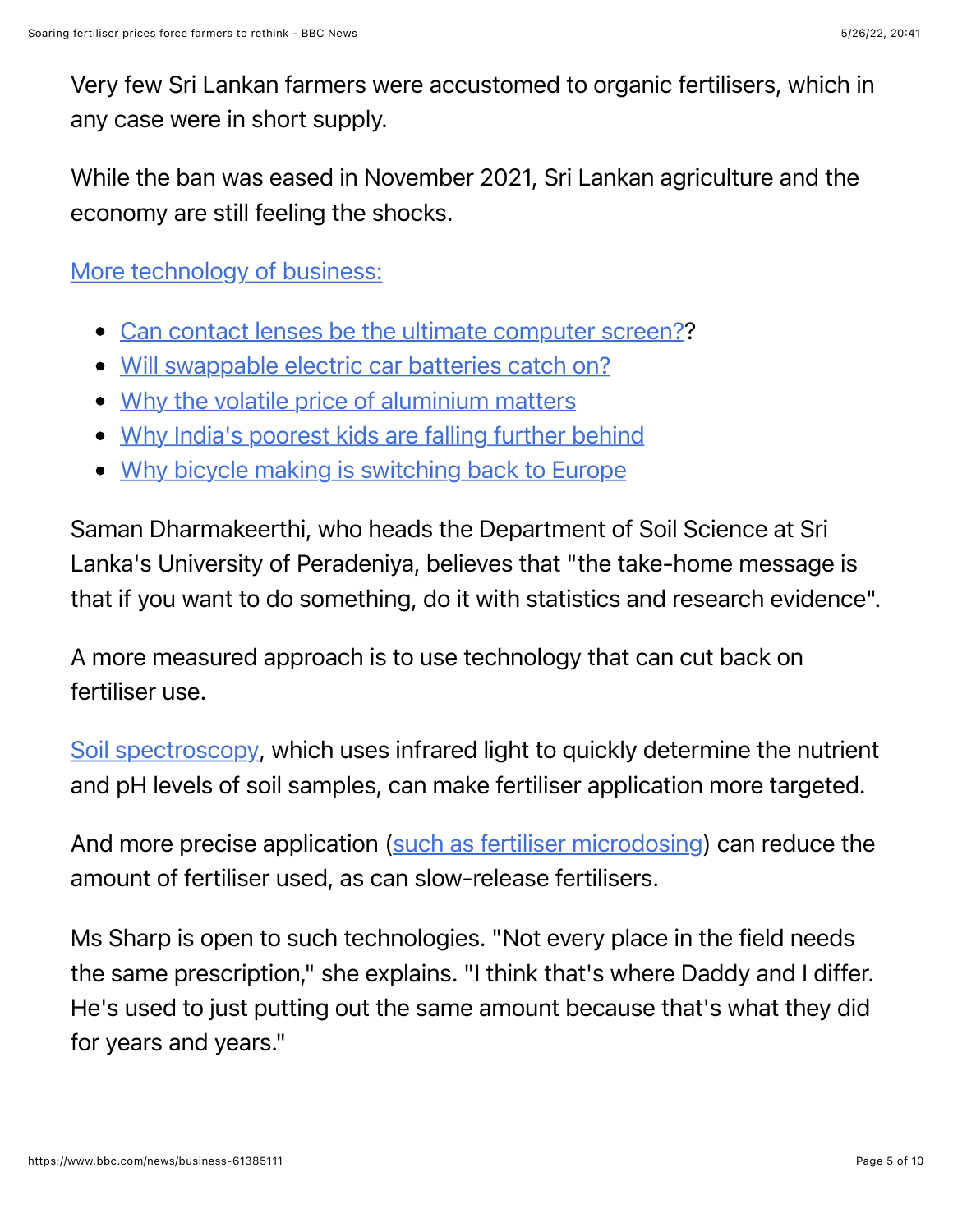Workers load bags of potassium chloride from Canada

Getty Images

Producing and transporting fertiliser is energy intensive

Another way to reduce the use of chemical fertilisers would be to adopt farming methods that improve the quality of soil.

[Conservation tillage,](https://www.ctc-n.org/technologies/conservation-tillage) where the soil is disturbed as little as possible, and the [use of cover crops](https://www.gov.uk/guidance/use-cover-crops-or-green-manure) like ryegrass can enhance fertility while reducing the climate impacts of agriculture.

Crop rotation can contribute to soil health as well. Ms Sharp says that on her farm; "We try to plan our crop rotation in a way where the crop we're planning on planting uses the nutrients from the previous crop."

There is also a renewed interest in organic fertilisers.

Leigh Ann Winowiecki, a soil systems scientist at the research organisation CIFOR-ICRAF in Nairobi, Kenya, says farmyard manure has a host of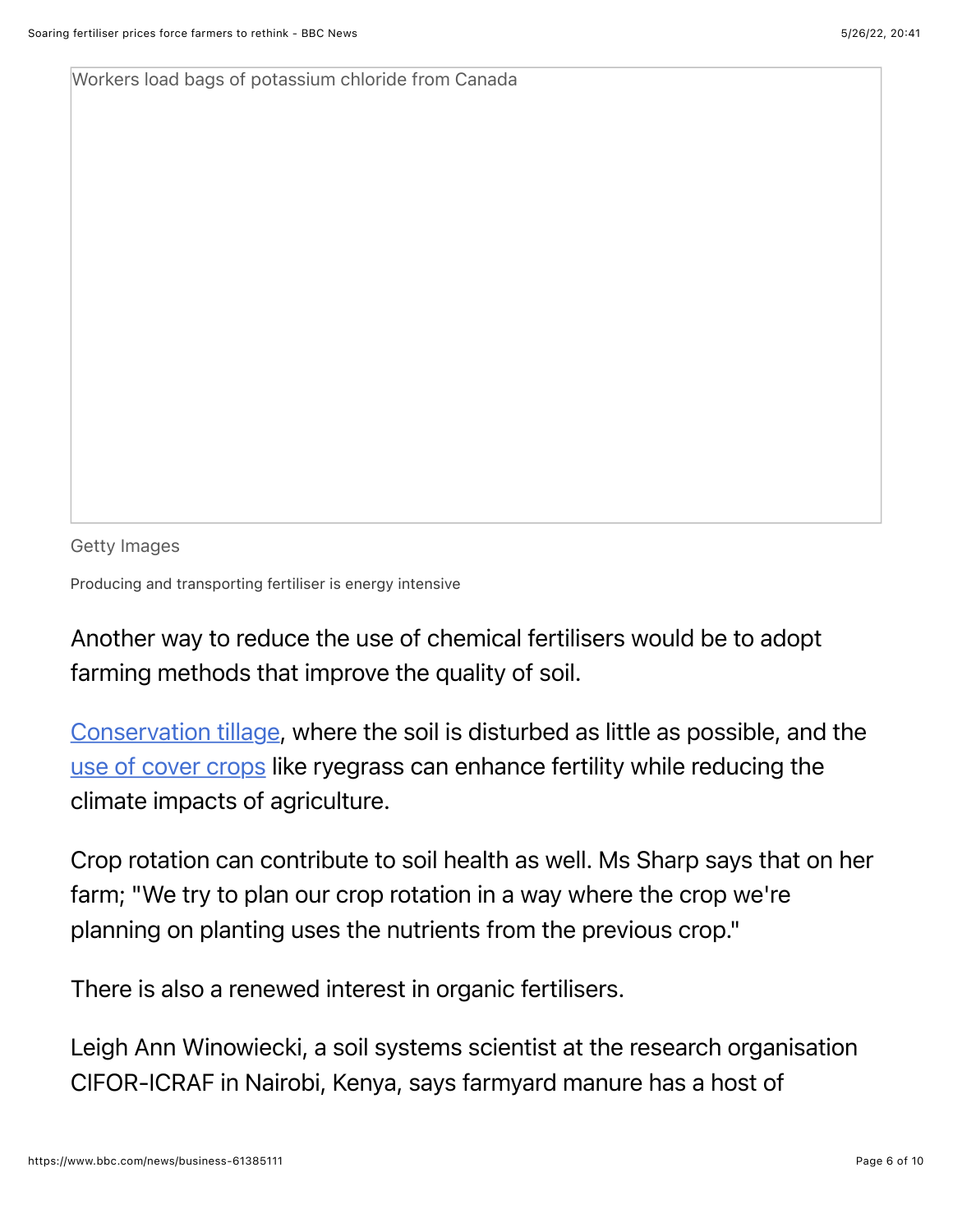benefits: providing nutrients to the plants, improving soil structure, and increasing the soil's ability to hold water.

"Our research has also shown that inputs of compost and composted farmyard manure increases the effectiveness of synthetic fertilisers," reports Ms Winowiecki.

She says that in eastern Kenya it could be a practical solution as "most farmers have at least one cow near the homestead".

Kenyan lady feeding her dairy cow with elephant grass

Getty Images

In Kenya many crop farmers have access to cow manure

While compost and manure can be effective soil supplements, Dr Dharmakeerthi questions whether they can replace nitrogen-based fertilisers altogether, due to their lower levels of vital nutrients.

It will be very difficult to move away from the world's current dependence on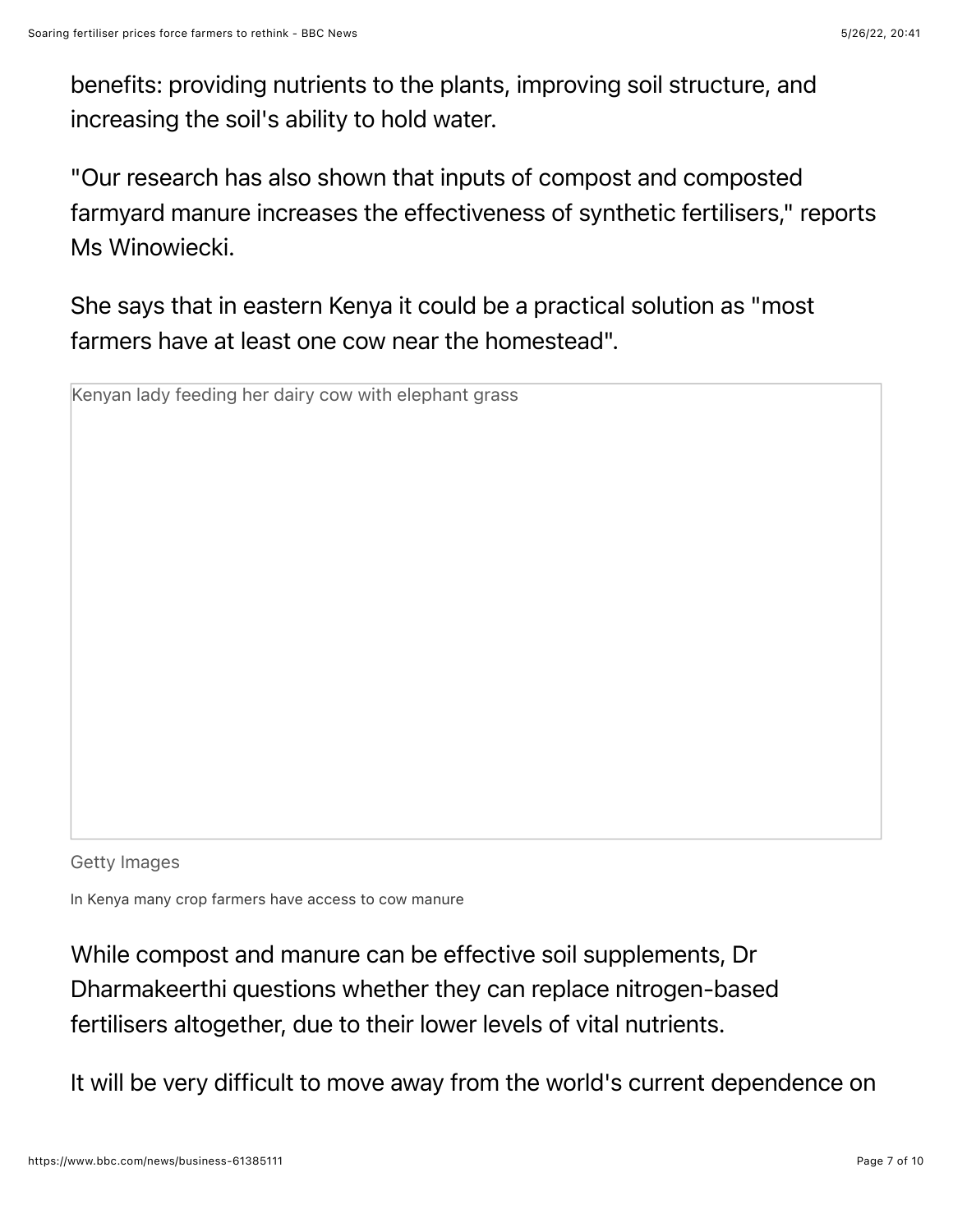these high-yielding chemical fertilisers, particularly to grow enough animal feed to satisfy [the growing global demand for meat](https://www.vaclavsmil.com/wp-content/uploads/docs/smil-article-worldagriculture.pdf).

An additional problem is the availability of organic fertilisers. Ms Sharp reports that chicken litter is an effective fertiliser but has been hard to source this year. Where it was available, prices were about 200% higher than last year.

It also smells bad. "The people around town hate it, because it stinks to high heaven," says Ms Sharp.

A different kind of **beneficial organism is algae**, which for centuries has been used to enhance crops. The marine biotech company Ficosterra is seeking to update this tradition, and is currently trialling algae-based fertilisers produced in Spain and Mexico.

It also extracts nutrients from a seaweed called Macrocystis Piryfera, that grows in dense forests along the American Pacific coast and sells that as a fertiliser.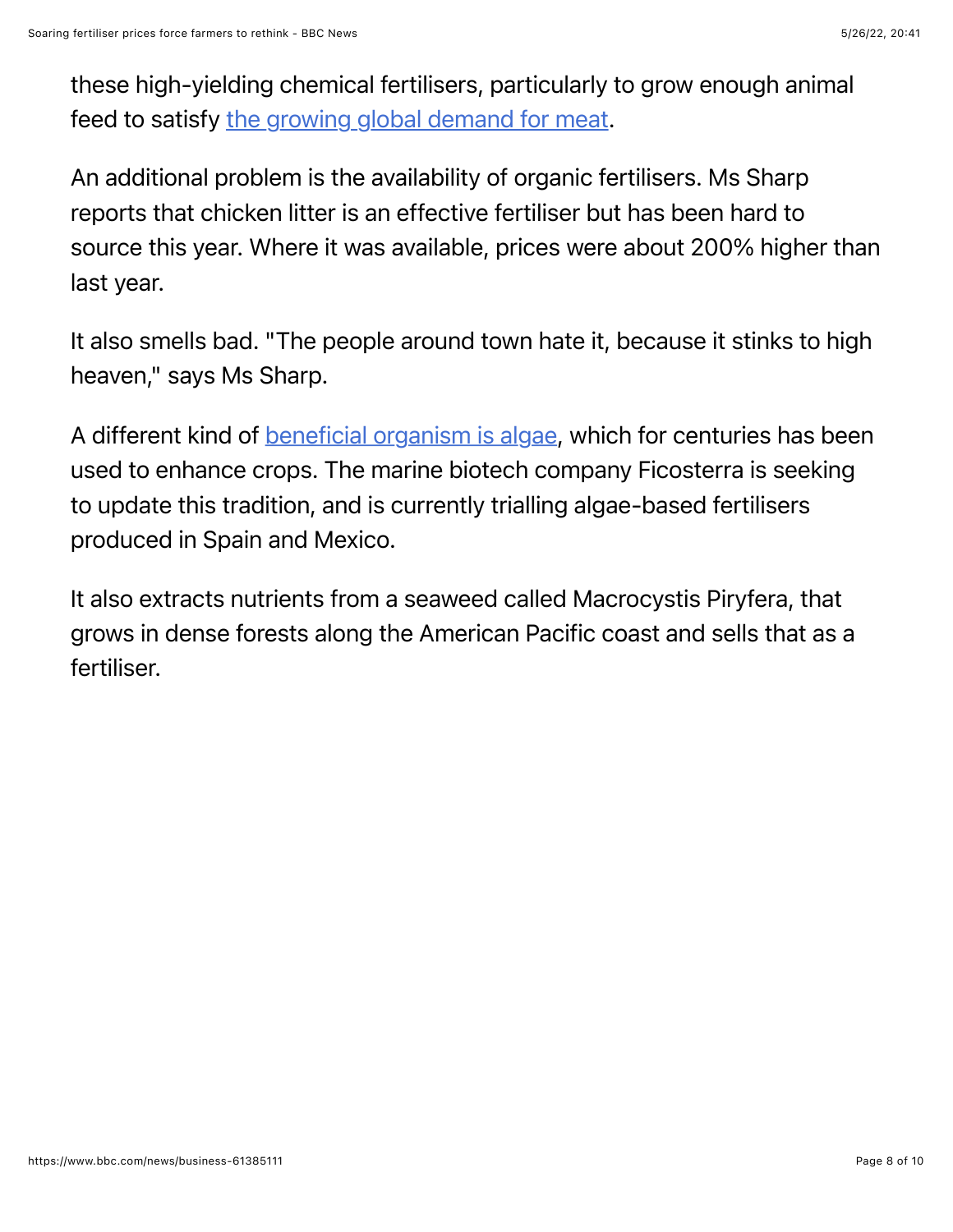Macrocystis seaweed

Ficosterra

Some companies are experimenting with fertiliser derived from algae and seaweed

For his part, Dr Dharmakeerthi sees great potential in organic waste, such as fermented fish waste. "That is the best alternative," he says.

The challenge is to develop technologies to extract the nutrients in a cost effective way, he says.

One positive aspect of the current fertiliser crisis is soaring interest in ecologically friendly and widely available types of fertiliser. "Because of this scarcity there will be a big research boom," Dr Dharmakeerthi predicts.

Back in South Carolina, Ms Sharp has turned to waste ash produced at a local paper mill. All she had to pay for were transport costs.

"It actually changed the pH in our favour by about a percent," Ms Sharp reports. "That's not going to take the place of a potash or a chicken litter, but